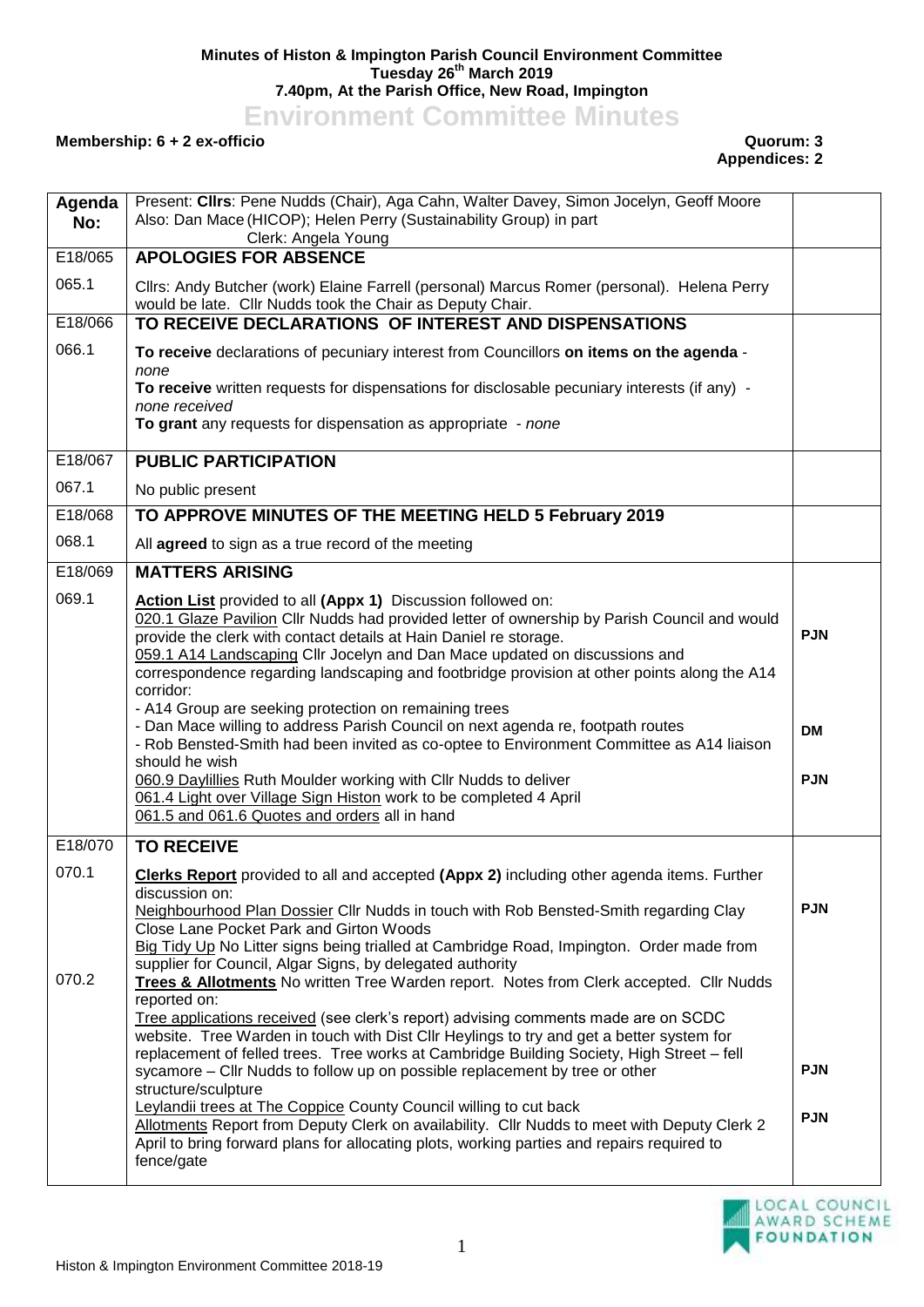| 070.3   | <b>Burial Ground</b> Reminder letter to be sent regarding rule infringements – green cemetery<br>issues, and unofficial siting of bench.  Clerk delegated to organise installation of a War Grave<br>sign - no cost to Council |                 |
|---------|--------------------------------------------------------------------------------------------------------------------------------------------------------------------------------------------------------------------------------|-----------------|
|         | Helena Perry arrived at the meeitng                                                                                                                                                                                            |                 |
| 070.4   | <b>Sustainability Report</b> Helena Perry reported on sold out Vegan Feast, and successful                                                                                                                                     |                 |
|         | Foraging event.                                                                                                                                                                                                                |                 |
|         | Draft Constitution enabling their own bank account shared with members and noted. Input<br>provided for guidance. Clerk advised the grant moneys held could be paid over to the group,                                         |                 |
|         | requesting copies of the grant conditions and written acceptance that conditions would be                                                                                                                                      |                 |
|         | followed. The budget set by Council for 2019-20 of £671 would be held by Council and only                                                                                                                                      |                 |
|         | paid over for acceptable requests for spend.                                                                                                                                                                                   |                 |
|         | Mental Well-Being Week 11 May 2019 - Open Space Trail. RFO investigating possible bolt-                                                                                                                                        |                 |
|         | on insurance for the group<br>Climate Change Education Group had been invited to talk with Junior School Ecological                                                                                                            |                 |
|         | Education teacher 28 March, with a view to improving education locally. Helena undertook to                                                                                                                                    | <b>HP</b>       |
|         | introduce the teacher to the HICOP team for possible collaboration work                                                                                                                                                        |                 |
| 070.5   | <b>HICOP Report</b> Dan Mace reported on a good Pruning workshop attendance with all orchard                                                                                                                                   |                 |
|         | trees IVC, Clay Close Lane and Burial Ground trees now pruned. This year's Grafting                                                                                                                                            |                 |
|         | Workshop would be held internally and used to hone the skills of the Orchard members,<br>hopefully resulting in trees to distribute locally. Bird In The Hand Breakfast planned for Feast                                      |                 |
|         | week. HICOP continued to gently encourage more fruit tree cultivation in the villages and had                                                                                                                                  |                 |
|         | gifted 2 trees to the Orchard Road Community Garden                                                                                                                                                                            |                 |
| 070.6   | Public Art Working Party notes of meeting held 5 March provided for all, plus recent update                                                                                                                                    |                 |
|         | from Alison Turnbull on "Theories from Home" project. Finance Legal & Admin Committee will<br>be asked to consider contract for next tranche of work, £5,000 having now been paid. An                                          | <b>FLA</b>      |
|         | additional £100 has been charged, not yet paid. Alison and Charlotte will attend Surgery                                                                                                                                       | Comm            |
|         | event due 4 April to get more resident input. Environment Committee yet to provide criteria                                                                                                                                    |                 |
|         | information regarding eventual sites.                                                                                                                                                                                          |                 |
|         | Glaze Pavilion Cllr Nudds has approached a second contractor regarding refurbishment work,<br>and will provide contact details to the office.                                                                                  | <b>PJN</b>      |
|         | BT Phone Box Contact from Girton provided to Cllr Nudds re refurbishment work                                                                                                                                                  |                 |
| 070.7   | <b>Drainage Working Party</b> no meetings held. Clerk had followed up with Pat Matthews SCDC                                                                                                                                   |                 |
|         | on timings for work at the Brook. Members requested by Full Council to prepare a Flood Plan.                                                                                                                                   |                 |
| 070.8   | Agreed Drainage Working Party should report to Full Council in future<br>High St & Beyond Working Party Helena Perry reported on work carried out on all High                                                                  |                 |
|         | Street planters. Friends of Histon Library had undertaken to organise another Book Trail                                                                                                                                       |                 |
|         | which High Street businesses take part in. Members will investigate progress with the                                                                                                                                          |                 |
|         | Windmill Gardens proposals and look into grant funding from the recent Government High<br>Street Initiative funding                                                                                                            |                 |
|         |                                                                                                                                                                                                                                |                 |
| E18/071 | <b>OTHER MATTERS</b>                                                                                                                                                                                                           |                 |
| 071.1   |                                                                                                                                                                                                                                |                 |
|         | Workshop outcomes, priorities of meeting held 14 March. Update provided to all, in form of<br>a rolling progress document. Noted work carried out on the "weedy" patch on the Green, now                                       |                 |
|         | to be wildflowers. A maintenance document had been provided. Noted decision to include 2                                                                                                                                       |                 |
|         | new circular benches fitted round new trees to be planted at Manor Park Field. Cllr Nudds to                                                                                                                                   | <b>PJN</b>      |
| 071.2   | follow up ideas for Doctors Close play area with Chivers Farms                                                                                                                                                                 |                 |
|         | To confirm order for 35 trees and stakes (WW1 commemoration) ordered from Barchams<br>at cost of £2,772 from 2018-19 budget. For delivery October 2019. Clearance work to be                                                   |                 |
|         | considered during next 4-5 months, quotes/plan required                                                                                                                                                                        |                 |
| 071.3   | To note maintenance work under delegated authority - The Green and War Memorial site                                                                                                                                           | <b>PJN</b>      |
| 071.4   | top dressing, seeding and feed. Noted, Cllr Nudds to instruct groundsman.                                                                                                                                                      |                 |
| 071.5   | Dog Bin Review Deferred to future agenda. Overlaying work outstanding,<br>Summer Walkabout dates Doodle to be sent for 2 June evenings                                                                                         | <b>Deferred</b> |
| 071.6   | To review Outstanding Projects, including:                                                                                                                                                                                     |                 |
|         | Electricity - Crossing Keepers Hut - completion report provided for all. Cllr Moore                                                                                                                                            |                 |
|         | was thanked for his work in project managing                                                                                                                                                                                   |                 |
|         | Homefield Park Estate Railings - now delegated authority on order for removal of<br>existing fencing and ground preparations, within budget agreed. Gas Governor will                                                          |                 |
|         | require hand digging within 15m radius following advice received by Cllr Nudds from                                                                                                                                            |                 |
|         | Cadent                                                                                                                                                                                                                         |                 |
|         |                                                                                                                                                                                                                                |                 |
|         |                                                                                                                                                                                                                                |                 |